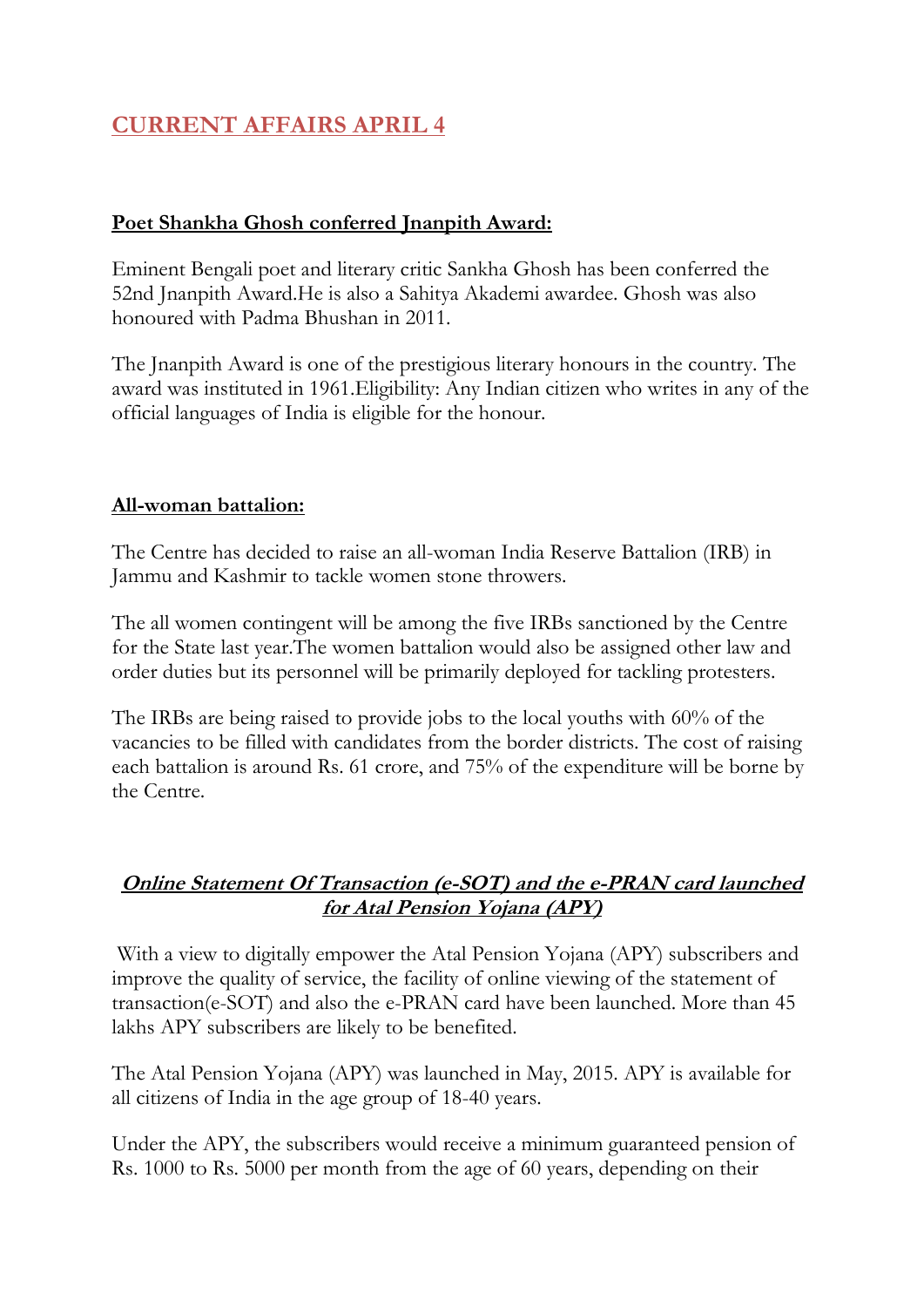contributions, which depends on the age of the subscriber at the time of joining the APY.

The Same amount of pension is paid to the spouse in case of subscriber's demise. After the demise of both i.e. Subscriber & Spouse, the nominee would be paid with the pension corpus. There is option for Spouse to continue to contribute for balance period on premature death of subscriber before 60 years, so as to avail pension by Spouse.There are tax benefits at entry, accumulation and pension payment phases. If the actual returns on the pension contributions during the accumulation phase are higher than the assumed returns for the minimum guaranteed pension, such excess returns are passed on to the subscriber, resulting in enhanced scheme benefits.

# **IPR Awareness Campaign for Schools**

The Cell for IPR Promotion and Management (CIPAM) in collaboration with the International Trademark Association (INTA) has kicked off the IPR Awareness campaign for schools across the country.

The National Intellectual Property Rights (IPR) Policy, which was approved by the Union Cabinet in May 2016, is a significant move forward to encourage creativity and stimulate innovation in the country. Outreach and Promotion is the first and foremost objective of the National IPR Policy and is critical to shaping an IP environment that is conducive to fostering creativity & innovation in the country.

- The new policy seeks to encourage innovation and improve access to healthcare, food security and environmental protection.
- The Policy will allow compulsory licensing with restrictions in case of a public health emergency such as epidemics and it is compliant with the World Trade Organization's guidelines.
- The policy seeks to put in place a legal framework that will encourage the IPR regime and reduce the time taken by the government to approve a trademark to a month by 2017. Currently, the process takes more than a year.
- The policy makes the department of industrial policy and promotion (DIPP) the nodal agency for regulating IP rights in the country.
- The Policy states "India shall remain committed to the (World Trade Organisation's) Doha Declaration on Trade Related IPR Agreement (TRIPS) and Public Health."

Cell for IPR Promotion and Management (CIPAM) has been created as a professional body **under the aegis of DIPP** to take forward the implementation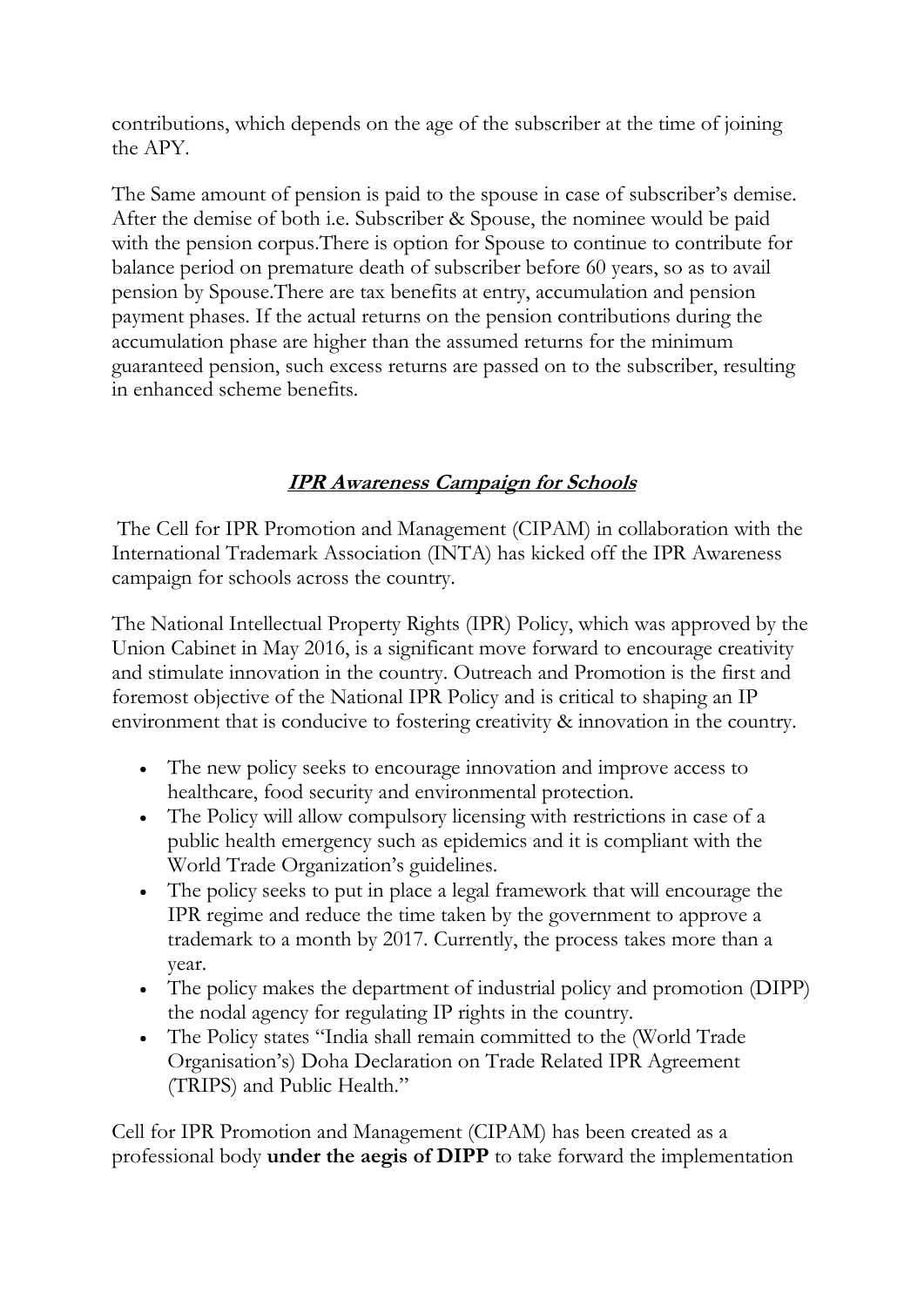of the National IPR Policy that was approved by the Government in May 2016, with the slogan – "Creative India; Innovative India".

### **Northeast India's largest IT hub opens in Tripura:**

Northeast India's sixth and largest Information Technology (IT) hub was recently inaugurated in Tripura to boost employment and e-governance besides to export software technology.This IT hub would help to create employment opportunities for the IT educated youths and to further extend the e-governance to the door step of people.

## **India is now 5th largest military spender:**

The report titled 'Trends in world Military expenditure, 2016, which ranks countries based on their military spending was recently released. The report was released by Swedish think-tank Stockholm International Peace Research Institute (SIPRI).

India is now the world's fifth largest spender on defence for 2016 after having moved up from the 7th place following its largest annual military spending increase since 2009. While India spent \$55.9 billion in 2016, its northern neighbor China the second largest spender — did four times more at \$215 billion. Pakistan does not figure in the top 15 spenders.The US is the top spender at \$611 billion. Russia is third at \$69.2 billion and Saudi Arabia fourth at \$ 63.7 billion.

# **The Paths We Walk**

A Documentary Photo exhibition called "**The Paths We Walk**" was recently inaugurated in New Delhi.

The exhibition has been organized by the **National Trust under Ministry of Social Justice and Empowerment in collaboration with Society for Child Development**.

The Documentary photo exhibition is intended to tackle negative myths of disability and employment of persons with Autism, Cerebral Palsy, Intellectual Disability and Multiple Disabilities. The photo exhibition is just a glimpse of the vast capabilities of persons with Disabilities. It has been a joint collaborative effort of NGOs working for the welfare of persons with disabilities.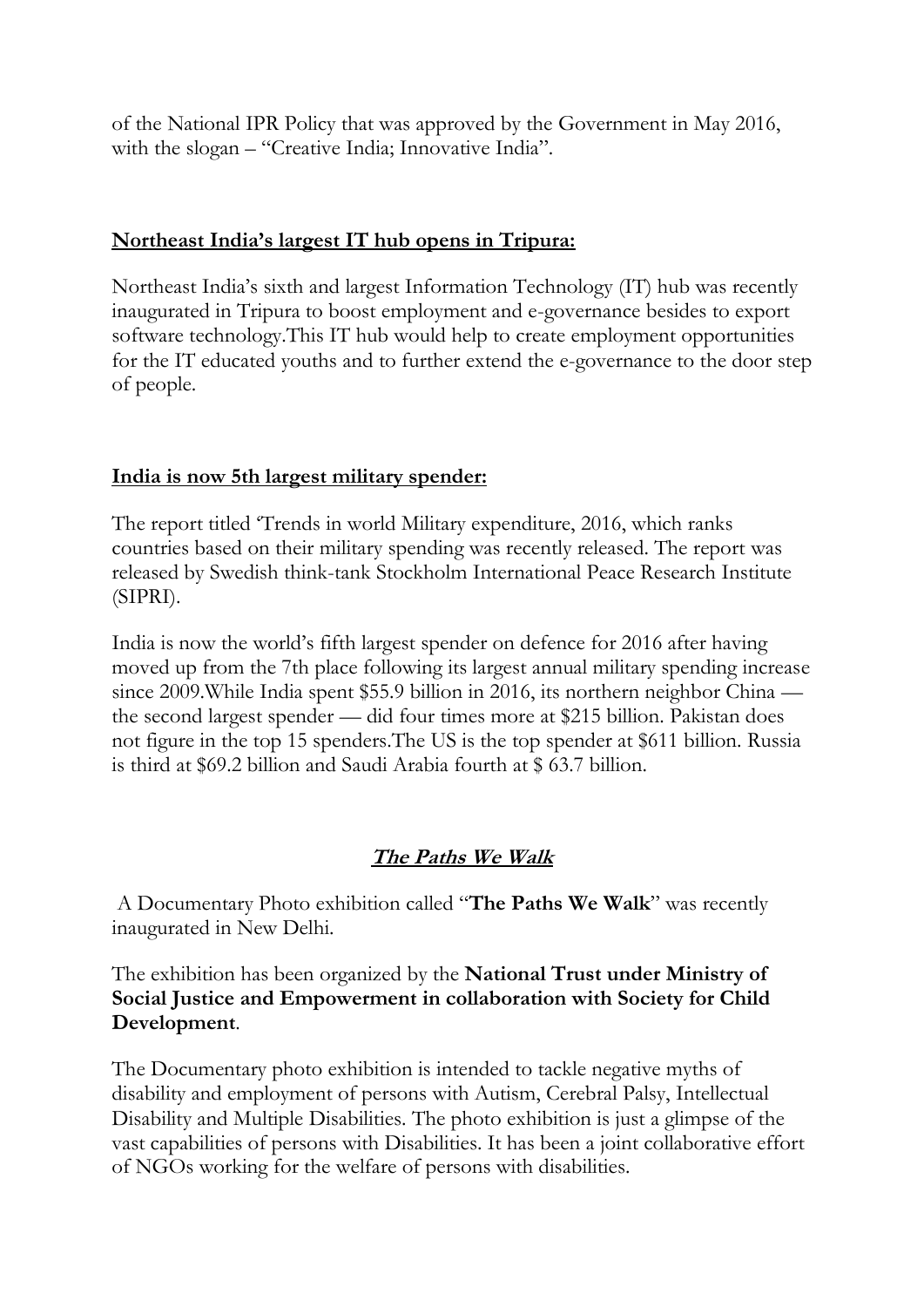The **month of April is celebrated across the World as the World Autism Awareness Month**. The National Trust has been organizing conferences and events during the months to create awareness and celebrate diversity.

The National Trust is **a statutory body** under the Ministry of Social Justice & Empowerment, Government of India and set up under the National Trust for the Welfare of Persons with Autism, Cerebral Palsy, Mental Retardation & Multiple Disabilities Act.

## **Objectives**

- To ensure people with disabilities lead independent life with dignity.
- To support & strengthen NGOs & other service providers.
- To appoint legal guardian to take care of the need of people with disabilities.

# **Government e-Marketplace (GeM)**

In the light of alleged irregularities, the government has reiterated that [GeM](https://gem.gov.in/) is the most transparent, accountable and efficient public procurement portal and has already resulted in savings of crores of Rupees to the Government.

The government noted that the processes on GeM are completely transparent and GeM is the first Government portal that places all the procurements- big or smallby Government organizations in public domain, with details about the buyer, seller, item, quantity and price.

Government e-Marketplace (GeM) aims to **transform the way in which procurement of goods and services** is done by the Government Ministries/Departments, PSUs, autonomous bodies etc.

DGS&D with technical support of NeGD (MeitY) has developed GeM portal for procurement of both Products & Services.

GeM is a **completely paperless, cashless and system driven e-market place** that enables procurement of common use goods and services with minimal human interface.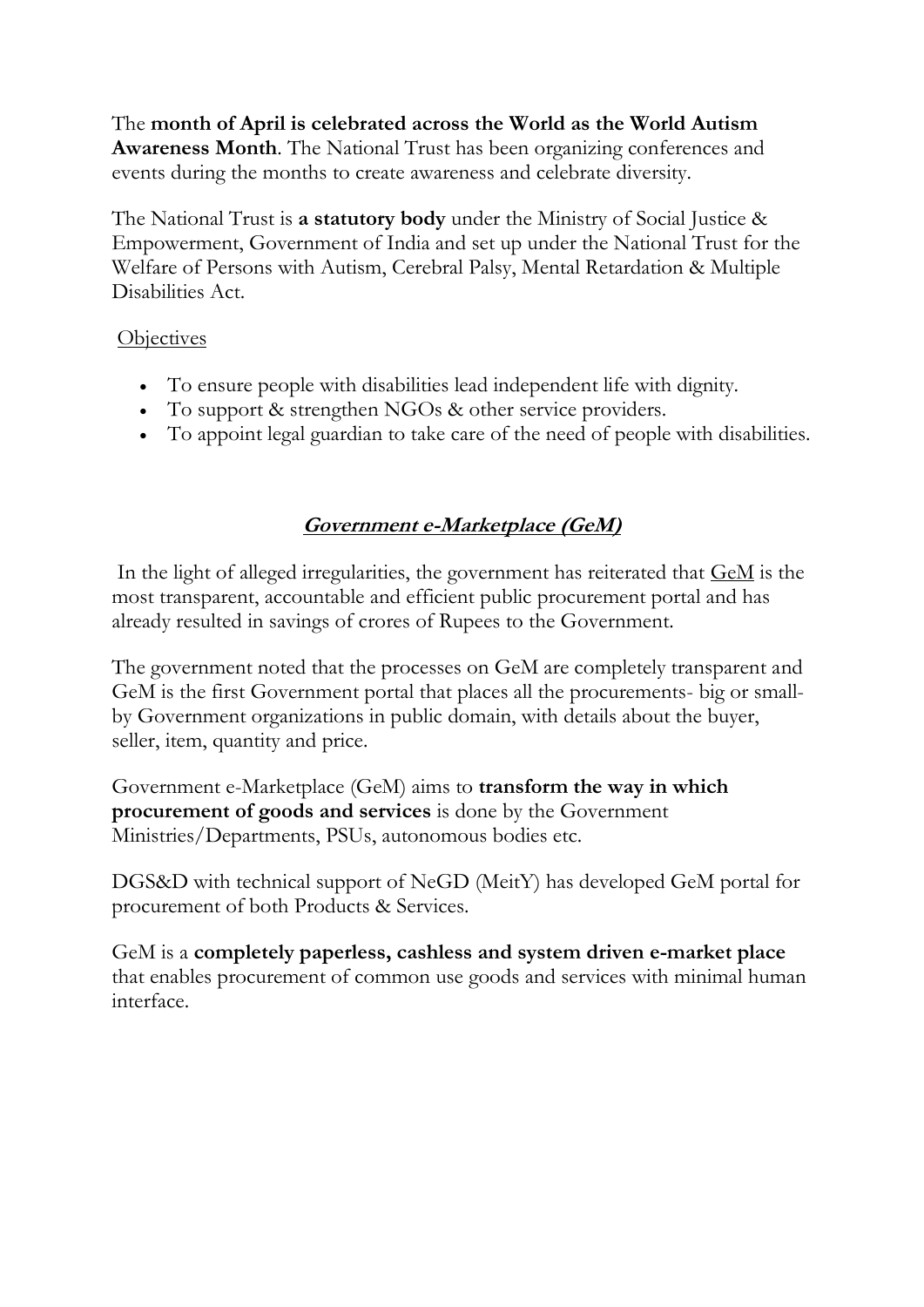# **Panel moots UID numbers for cows**

The Centre has proposed issuing "**Unique Identification Number Sequences**" for cows and their progeny to protect them from cattle smuggling. A government committee has also iterated the same.

The plan is the brainchild of the Union Agriculture Ministry for "tamper-proof identification of cattle using polyurethene tags with a Unique Identification Number Sequence."

Each animal be tagged with proper records of identification details, including age, breed, sex, lactation, height, body, colour, horn type, tail switch and special marks.

Cattle smuggling has become a "by-product" of the dairy industry. Stray, "retired" and abandoned cattle face high risk of falling into smugglers' hands.

# **Solve a problem, win ₹1 crore**

The Centre is set to launch a scheme for students from higher educational institutions to volunteer to offer innovative, original and practical solutions to problems facing the country and get rewarded for their efforts.

The scheme will be **called IDEAS, or Innovations for Development of Efficient and Affordable Systems**. It is an initiative to challenge young minds with problems of society in general, to come up with innovative, original, practical and economical solutions.

The Human Resource Development Ministry has identified a handful of areas pertaining to which the problem-solving skills of students will be tested. These are affordable healthcare, computer science and ICT, energy (making solar/renewable resources cheaper, energy efficiency, etc.), affordable housing, healthcare, agriculture, education, water resources and river systems, affordable infrastructure, defence, cybersecurity and information security, and environment and climate change.

The scheme will invite students to find solutions to problems in these fields — and offer a prize of  $\bar{\mathbf{z}}$ 1 crore to the best solution in each field. Under each of the above areas or themes, 10 problem statements will be prepared and widely publicised. All higher educational institutions will be eligible and encouraged to participate, but participation of IITs, NITs and CFTIs will be mandatory.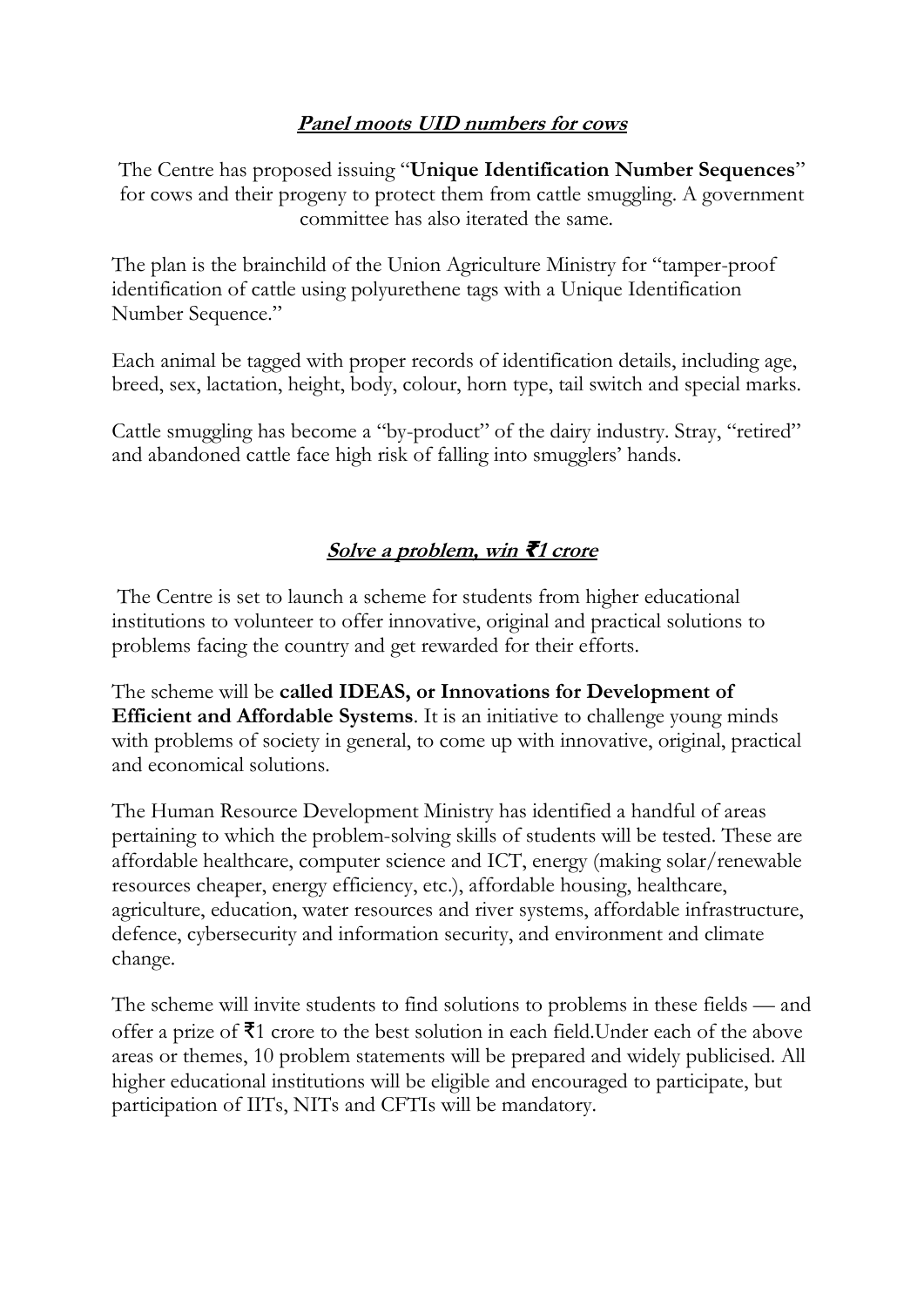# **Hindi being 'promoted' as per Act: Rijiju**

Faced with criticism that the Central government is unfairly imposing Hindi on non-Hindi-speaking States, the government has iterated that it was only promoting the language as per an Act of Parliament. In May 2015, the government had issued an order that as per the Official Languages Act, 1963, all government files would have to be issued bilingually, in Hindi and English.

In March, the Department of Official Language of the Home Ministry pulled out a 2011 report of a Committee of Parliament on Official Language and sent it to the President for approval.

The "progressive" use of Hindi in the Central government offices is reviewed by this Committee every 10 years under the Official Languages Act, 1963 and the Rules framed under it.

#### Important recommendations made by the committee include:

Giving students the option of writing their exams in Hindi.Making minimum knowledge of Hindi compulsory for government jobs.Ensuring that the government spends more on Hindi advertisements than English ones.The railway ministry should buy equipment with lettering in Devnagri script.Railway tickets should be bilingual, with Hindi being one of the two languages.Hindi should be an option for UPSC aspirants.Cabinet ministers should deliver their speeches in Hindi as much as possible.Making it mandatory at railway stations in 'C' category (non-Hindi speaking) states such as Tamil Nadu, Karnataka, Andhra Pradesh, Telengana and Kerala to have announcements in Hindi.

**Article 351** says *it shall be the duty of the Union to promote the spread of the Hindi language, to develop it so that it may serve as a medium of expression for all the elements of the composite culture of India and to secure its enrichment by assimilating without interfering with its genius, the forms, style and expressions used in Hindustani and in the other languages of India specified in the Eighth Schedule, and by drawing, wherever necessary or desirable, for its vocabulary, primarily on Sanskrit and secondarily on other languages*.

### **Niyamgiri's hero gets Goldman Prize**

Activist Prafulla Samantara is one of the six winners of the **Goldman Environmental Prize** for 2017. He is being honoured for his historic 12-year legal battle that affirmed the indigenous Dongria Kondhs' land rights and protected the Niyamgiri Hills from a massive, open-pit aluminum ore mine.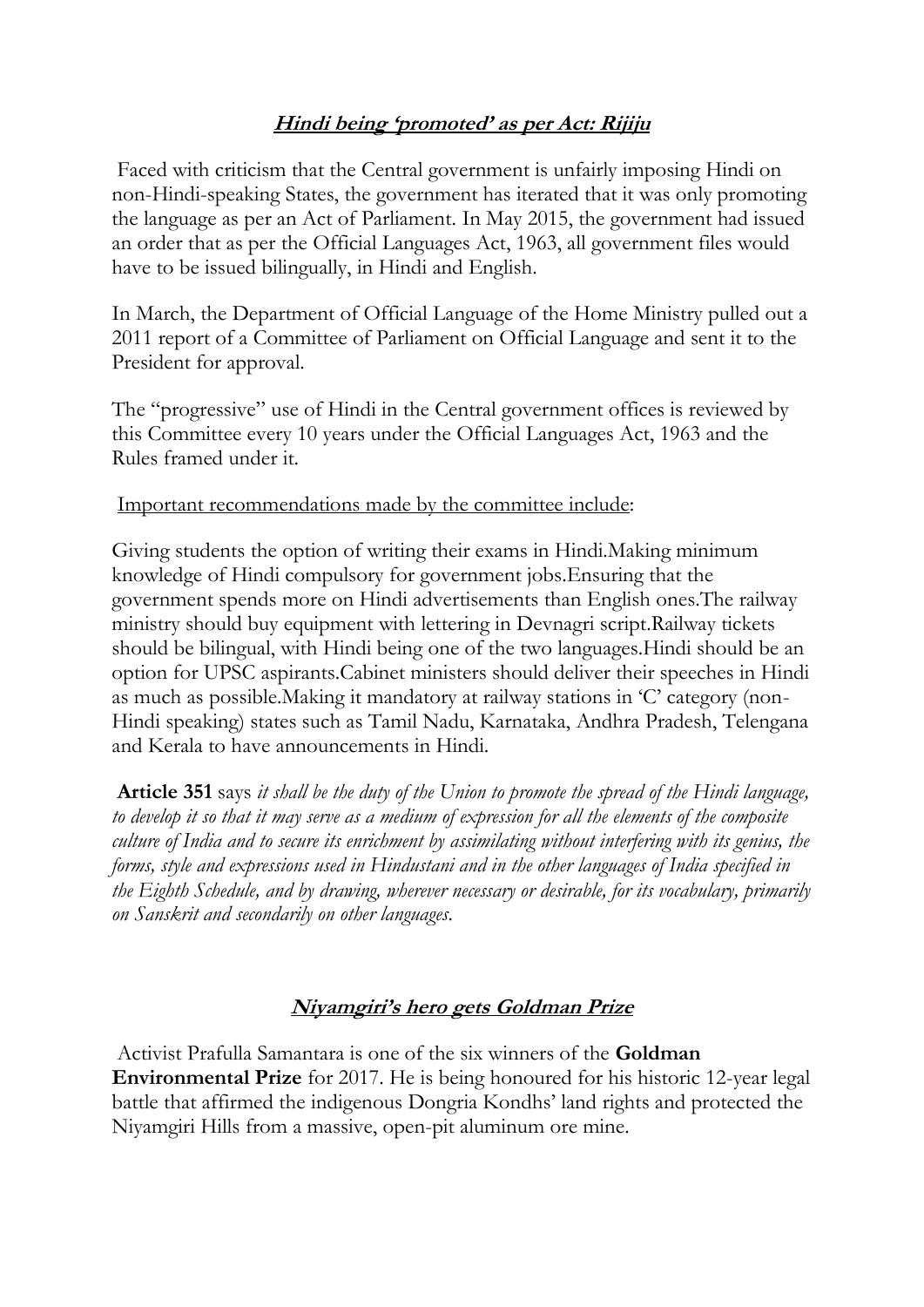The **annual prize** awarded by the Goldman Environmental Foundation honours grassroots environmentalists, who risk their lives to protect the environment and empower those who have the most to lose from industrial projects that threaten their traditional livelihoods.

Since 1990 when the awards were first instituted, six Indians — Medha Patkar, M.C. Mehta, Rasheeda Bi, Champaran Shukla, Ramesh Agrawal and Prafulla Samantara have won the prize.

The Goldman Environmental Prize recipients are selected by an international jury from confidential nominations submitted by a worldwide group of environmental organizations and individuals. The winners are announced every April to coincide with Earth Day.

The Dongria Kondh in southwestern Odisha is one of India's so-called **"particularly vulnerable tribal groups."**The Kondhas are believed to be from the Proto-Australoid ethnic group. Their native language is Kui, a Dravidian language written with the Odia script.

They have a subsistence economy based on foraging, hunting & gathering but they now primarily depend on a subsistence agriculture i.e. shifting cultivation or slash and burn cultivation or Podu.The Dongria Kondh **call themselves Jharnia** meaning those who live by the Jharana (streams). Hundreds of perennial streams flow from Niyamgiri hill, and there are hundreds of Dongria villages by the streams. The Dongria are considered the protectors of these streams, hills and jungles by the people of the nearby plains.

### **Veteran actor K. Viswanath wins Dadasaheb Phalke award for 2016:**

Renowned filmmaker and actor Kasinadhuni Viswanath, best known for his award-winning movies in Telugu, Tamil and Hindi, has won the Dadasaheb Phalke award for the year 2016 for his outstanding contribution to the film industry.

He won the Padma Shri in 1992 and the Andhra Pradesh goverment has honoured him with 20 Nandi awards.He will be the 48 recipient of the award, the highest recognition in Indian cinema, which consists of a golden lotus, a cash prize of  $\bar{x}$ 10 lakh and a shawl.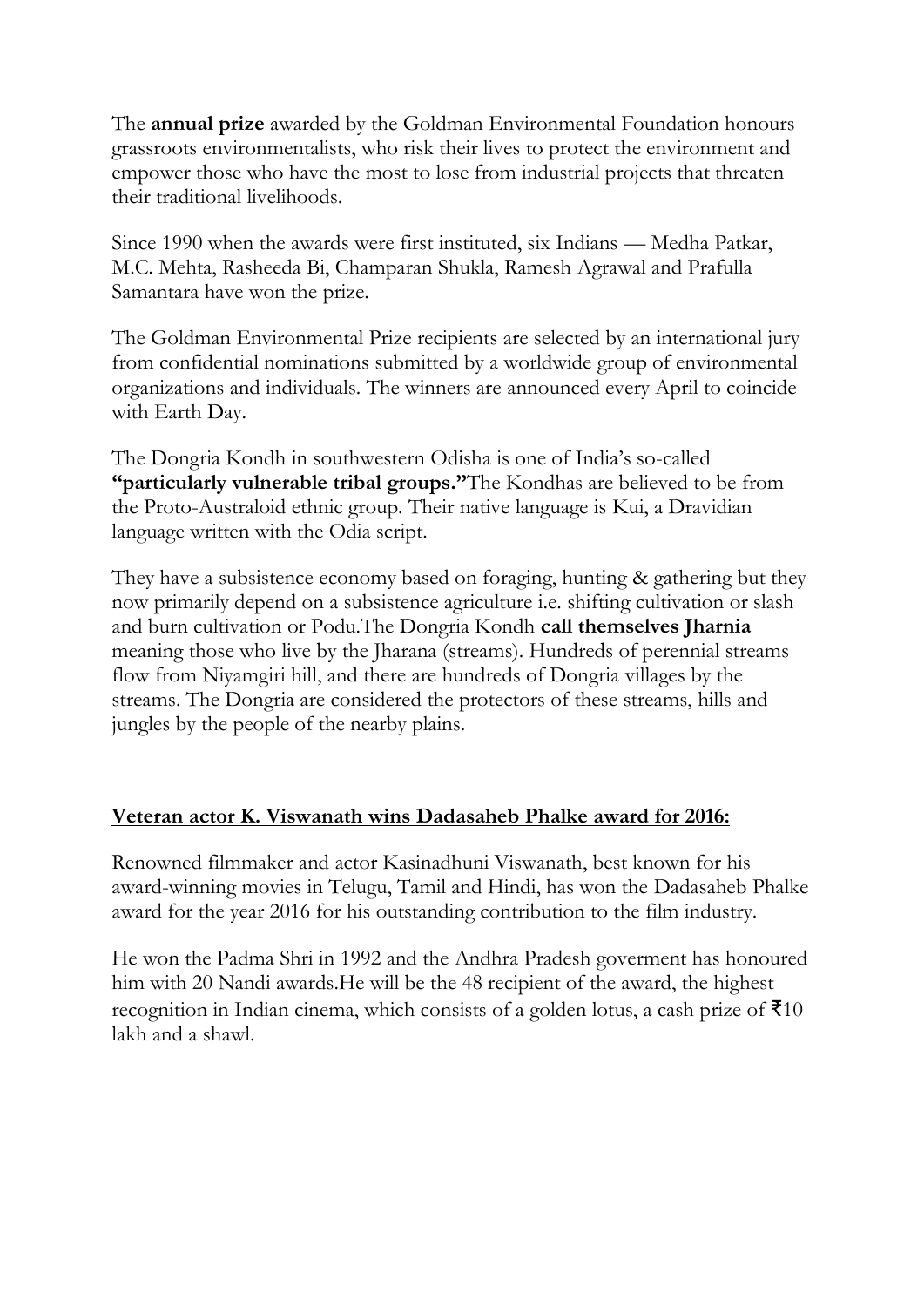# **Astronaut Peggy Whitson Sets NASA Record For Most Days In Space:**

NASA astronaut Peggy Whitson has officially set the U.S. record for most cumulative days in space, surpassing astronaut Jeff Williams' record of 534 days.Whitson also is the first woman to command the space station; she has commanded it twice. Her first stint as commander was in April 2008 and she's commanding the current crew.She also holds the record for most spacewalks by a female astronaut. Whitson took her eighth spacewalk in March.

# **A step forward for Indo-Bangla ties**

The Tripura government has commenced the land acquisition process for the construction of **India-Bangladesh Friendship Bridge over river Feni** that demarcates boundaries between the two countries in south Tripura.

The process for acquiring land for a four-lane approach road and a connecting road on Indian side in southern Tripura has also begun.

Government of India is bearing the entire burden of expenditure towards the construction of the 150-metre bridge which will connect Sabroom of India and Ramgarh in Bangladesh.

Rehabilitation package is ready to compensate people who would be dislodged for construction purposes.The bridge would facilitate implementation of a protocol India earlier signed with Bangladesh to use **Chittagong sea port as a 'port of call'**. The port is 72 kilometre away from Sabroom.

### **Material tougher, more conductive than copper developed**

Researchers have developed thin carbon nanotube (CNT) textiles that exhibit high electrical conductivity and a level of toughness about 50 times higher than copper films, currently being used in electronics.

Tough nano-architectured conductive textile are made by capillary splicing of Carbon nanotubes.

Beginning with catalyst deposited on a silicon oxide substrate, vertically aligned carbon nanotubes were synthesised via chemical vapour deposition in the form of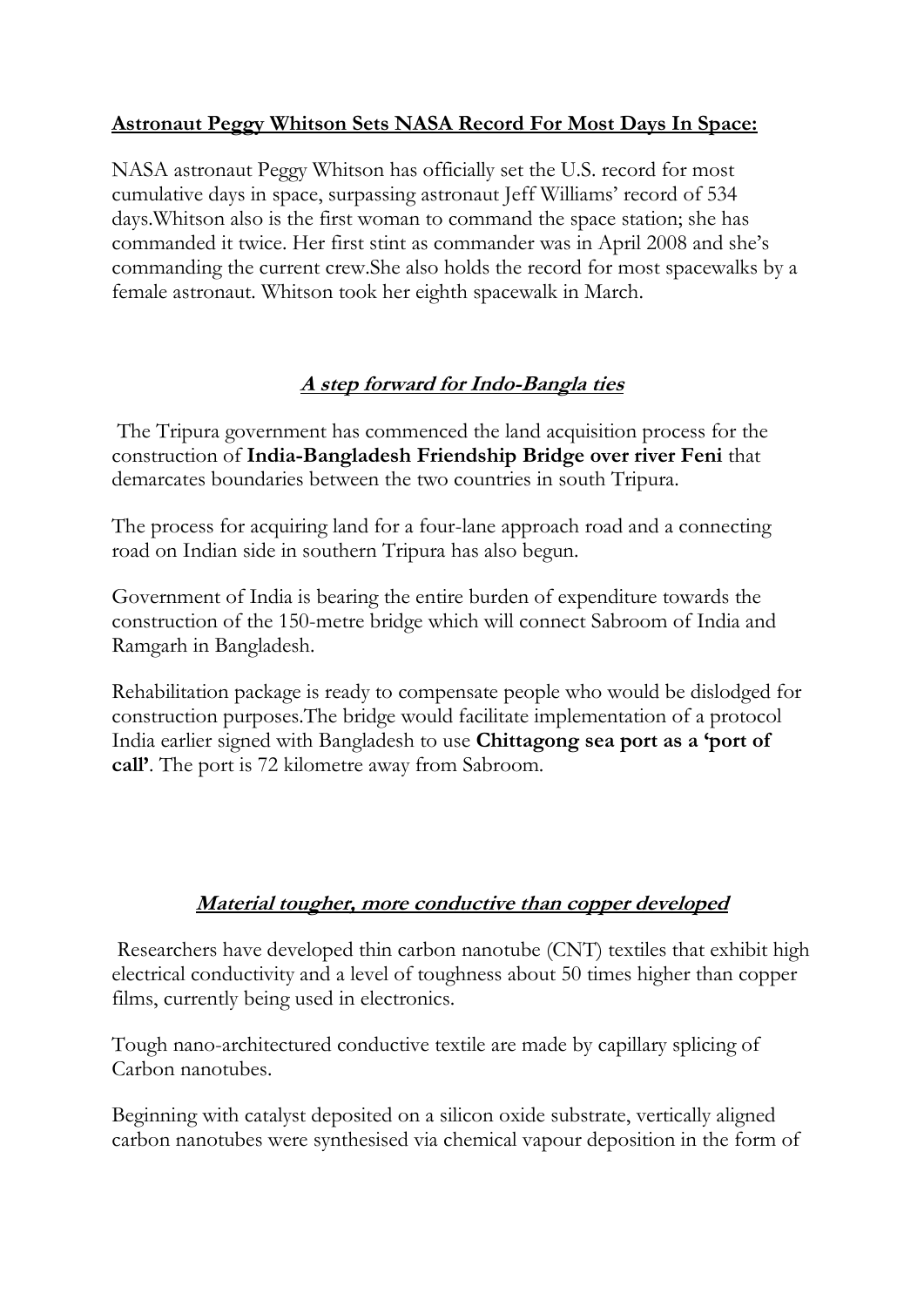parallel lines of 5 micrometre wide, 10 micrometre in length, and 20-60 micrometre in heights.

Aligned carbon nanotube sheets are suitable for a wide range of application spanning from the micro to the macro-scales. The structural robustness of thin metal films has significant importance for the reliable operation of smart skin and flexible electronics, including biological and structural health monitoring sensors.

### **Engaging Asia arbitration summit:**

The summit was recently held in New Delhi.

The Summit brings together lawyers and corporates from participating countries to discuss Asia's potential in driving worldwide growth in commercial arbitration.It provides participants an opportunity to discuss the surge in arbitration in Asia, especially among economic powers such as India and China, and Southeast Asia.

# **Panchayati Raj Diwas:**

National Panchayati Raj Day is the national day of India celebrated by Ministry of Panchayati Raj on 24 April annually.

This date marks a defining moment in the history of decentralization of political power to the grassroots level.The Constitution (73rd Amendment) Act, 1992 that came into force with effect from 24th April, 1993 has institutionalized Panchayati Raj through the village, Intermediate and District level Panchayats.

# **India and Republic of Korea sign Inter-Governmental MOU for Defence Industry Co-Operation in Shipbuilding**

India and the Republic of Korea (RoK) have signed an Inter-governmental Memorandum of Understanding (MoU) for Defence Industry Co-operation in Shipbuilding.

The Inter-Governmental MoU, was conceived under the overall umbrella of the 'Special Strategic Partnership' between both sides as declared in the Joint Statement of the Prime Minister of India and the President of RoK in May 2015.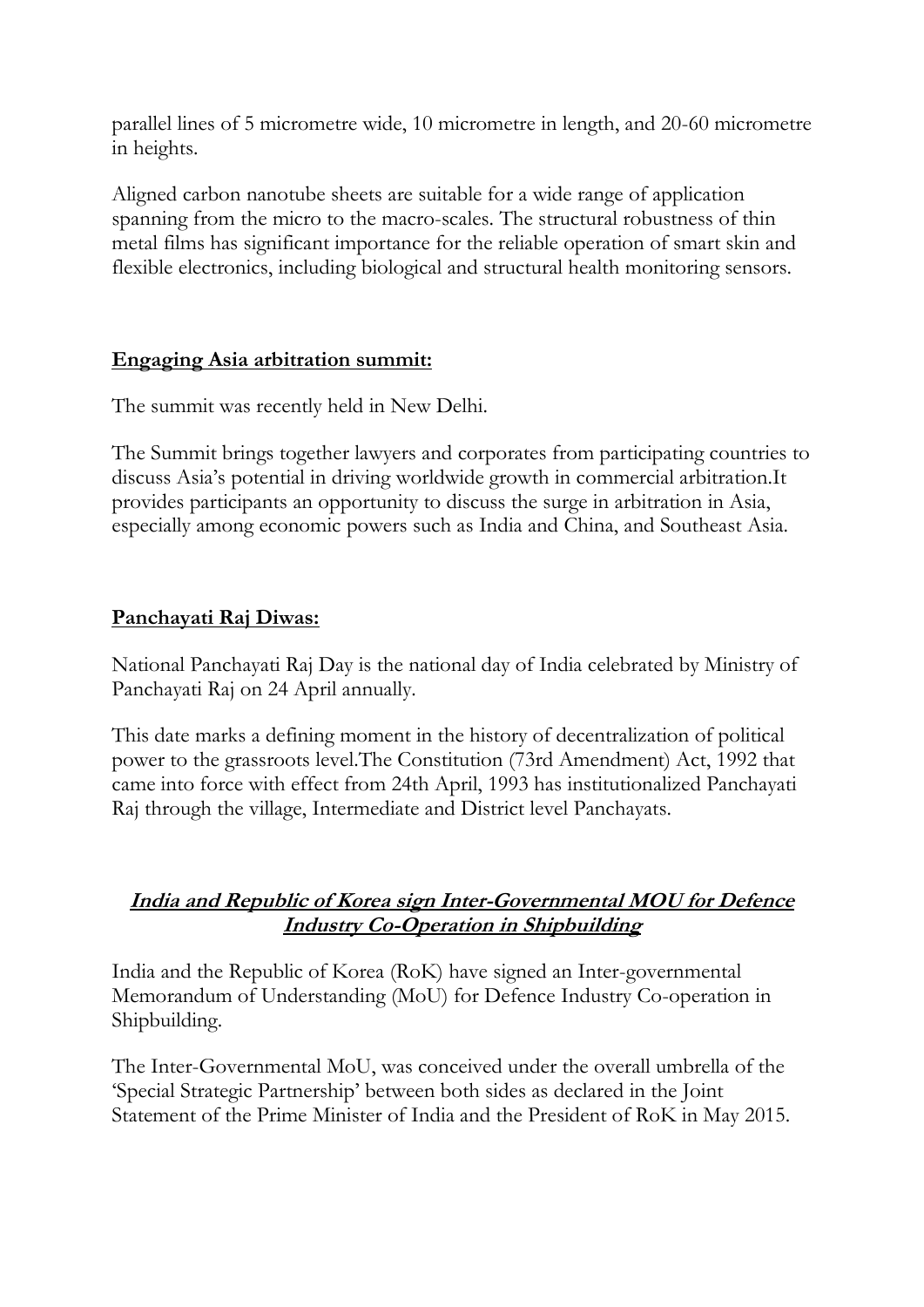The salient points of the MoU are as follows:

- Develop and strengthen defence industry co-operation between Republic of India and the Republic of Korea.
- The two sides will recommend the organisations for collaborating in the implementation of specific projects.
- The organisations recommended for co-operative projects may conclude separate agreements (contracts) between them to implement the specific projects.
- The MoU will come into effect from the date of signature by both sides and will be initially valid for a period of five years and would be automatically extendable for further successive five year at a time.

# **"Quality Mark" Award Scheme for Dairy Cooperatives initiated by NDDB**

As part of the innovative initiatives under the "White Revolution" umbrella Schemes, the Department of Animal Husbandry, Dairying and Fisheries has supported the National Dairy Development Board[\(NDDB\)](http://www.nddb.org/) developed initiative of "**Quality Mark**" Award Scheme for dairy Cooperatives to promote and encourage enhancement of safety, quality and hygiene of milk and milk products manufactured by dairy cooperatives.

**Aim of the scheme:** It is aimed at bringing about process improvement in the entire value chain from producer to the consumer to ensure availability of safe and quality of milk and products both for the domestic and foreign market.

 The Quality Mark" Award Scheme for dairy Cooperatives in the country has been initiated to instill confidence in the consumers for the quality of milk being marketed by them by ensuring availability of safe and good quality milk and milk products.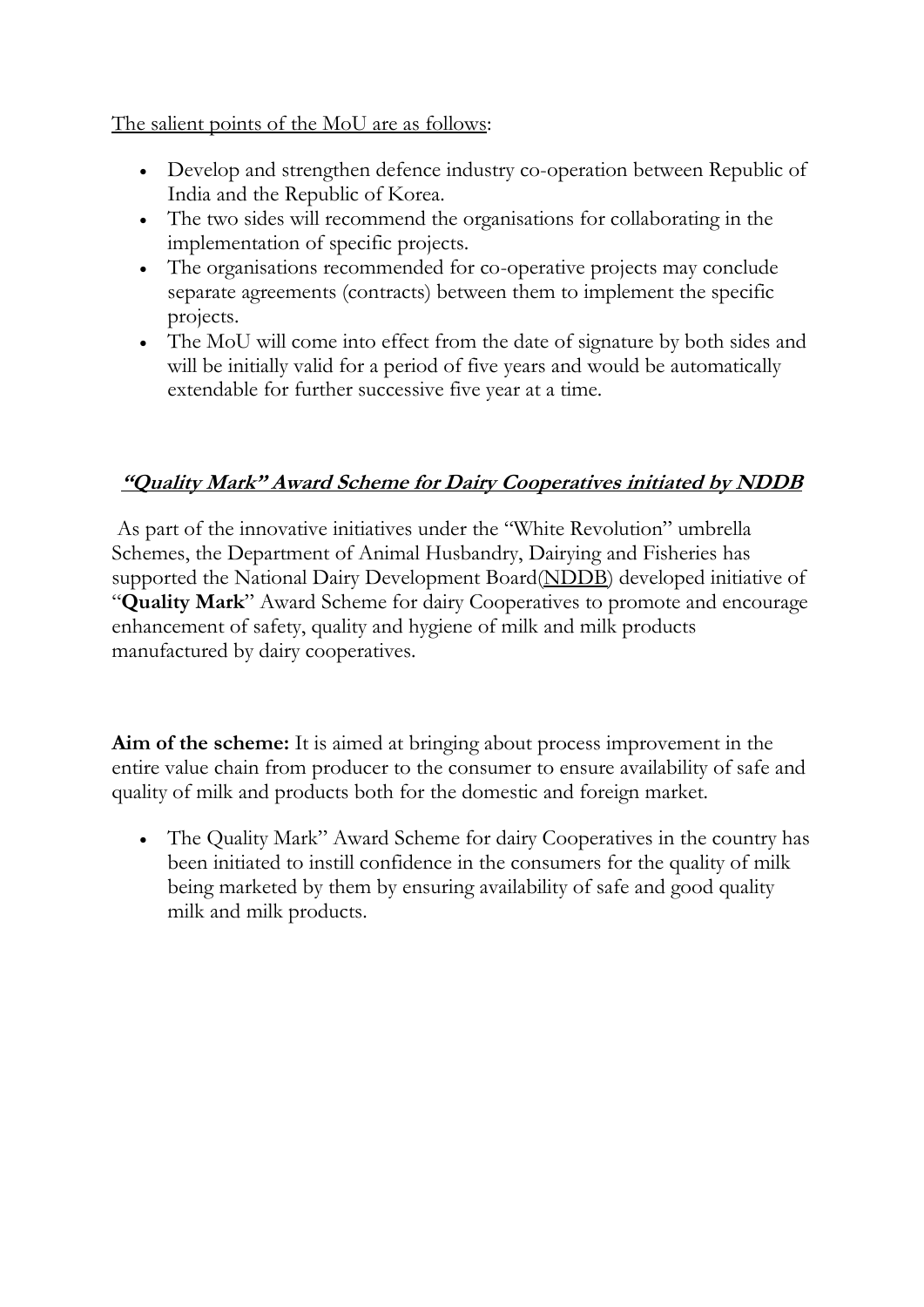# QUESTIONS

1. In which of the following regions of India are you most likely to find people affected by the Blackfoot Disease?

О. a) Ganga river basin

b) Southern portions of the Western Ghats

c) Telangana plateau

d) Rann of Kachchh

Solution: a.

2. The 'IDEAS' initiative of the Union Government will

a) Test the problem-solving skills of students

 $\overline{C}$  b) Encourage students to participate in events that promote Mathematics and Science subjects

О c) Enable NRIs and overseas scientific community to participate and contribute to research and development in India

0. d) None of the above

Solution: a.

3. The Governing Council of NITI Aayog comprises of

- 1. Prime Minister as Chairperson
- 2. Chief Ministers of all States
- 3. Special Invitees of NITI Aayog

Select the correct answer using the code given below:

 $\circ$  a) 1 only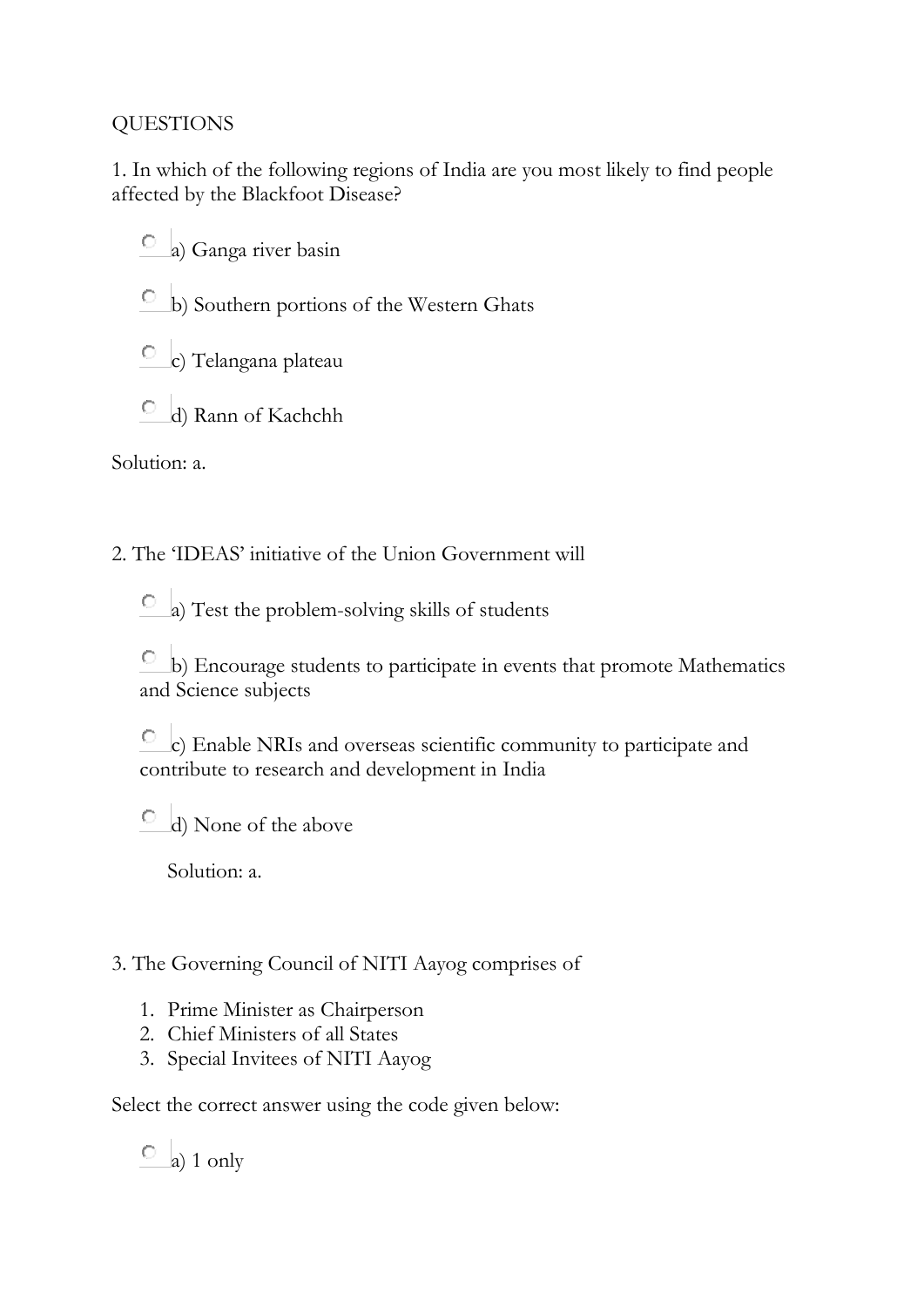$\circ$  b) 1 and 2 only

 $\overline{c}$  c) 2 and 3 only

 $\circ$  d) 1, 2 and 3

Solution: d.

4. The Goldman Environmental Prize honours

a) Grassroots environmental activists

 $\overline{\text{c}}$  b) Corporations engaging in and promoting sustainable utilisation of natural resources

c) Nongovernmental environmental organisations involved in protecting and documenting tribal biodiversity knowledge systems

d) Governmental Institutions that proactively take effective steps to protect biodiversity

Solution: a.

5. Consider the following pairs: National Park – State in which it is located

- 1. Gorumara National Park Assam
- 2. Jaldapara National Park West Bengal
- 3. Panna National Park Madhya Pradesh

Which of the pairs given above is/are correctly matched?

 $\overline{a}$  a) 1 only  $\circ$  b) 1 and 2 only  $\overline{c}$  c) 2 and 3 only

 $\overline{O}$  d) 1, 2 and 3 only

Solution: c.